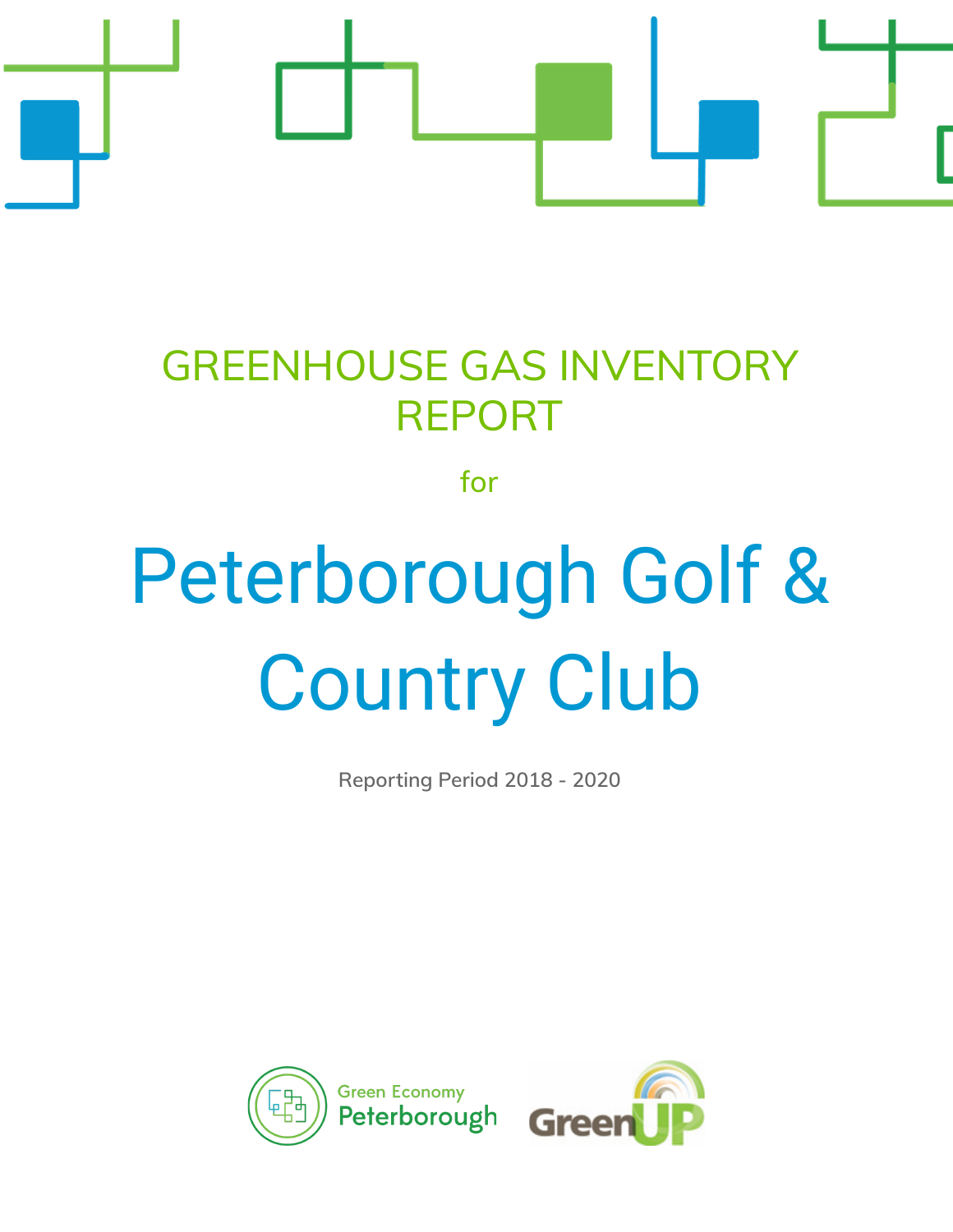## **Overview**

Peterborough Golf & Country Club has made a commitment to take climate action through its participation in the Green Economy Peterborough network. Quantifying your greenhouse gas (GHG) emissions is the first step in your journey to setting and achieving your GHG reduction goals. Green Economy Canada



has developed your initial GHG inventory following the World Resource [Institute's](https://ghgprotocol.org/corporate-standard) GHG Protocol Corporate [Accounting](https://ghgprotocol.org/corporate-standard) Standard.

## **GHG Inventory Context**

This section details the parameters that were set for your GHG inventory, established with three of the core principles of the GHG Protocol in mind — consistency, completeness and relevance.

| <b>Consolidation Approach:</b><br><b>Operational Control</b>                                                                                                                                                                                                                            |                                                                                                                             |  |  |  |  |
|-----------------------------------------------------------------------------------------------------------------------------------------------------------------------------------------------------------------------------------------------------------------------------------------|-----------------------------------------------------------------------------------------------------------------------------|--|--|--|--|
| The operational control approach is a commonly used method where a company accounts for 100% of the GHG emissions<br>from operations over which it has the ability to direct the day-to-day operations; this is standard procedure for inventories<br>produced by Green Economy Canada. |                                                                                                                             |  |  |  |  |
| <b>Geographic Constraint:</b><br>Greater Peterborough Area                                                                                                                                                                                                                              |                                                                                                                             |  |  |  |  |
| included in the inventory.                                                                                                                                                                                                                                                              | Following the specified Consolidation Approach, these are the elements of your organization and its activities that will be |  |  |  |  |
| <b>Number of Facilities:</b>                                                                                                                                                                                                                                                            | 3                                                                                                                           |  |  |  |  |
| See Appendix 2 for more detailed information.                                                                                                                                                                                                                                           |                                                                                                                             |  |  |  |  |
| 2018-2020<br><b>Reporting Period:</b>                                                                                                                                                                                                                                                   |                                                                                                                             |  |  |  |  |
| The reporting period was chosen based on the availability of your organization's data, reaching back to an ideal maximum of<br>three years.                                                                                                                                             |                                                                                                                             |  |  |  |  |
| <b>GHG Emission Scopes Included:</b>                                                                                                                                                                                                                                                    | Scope 1, 2, 3                                                                                                               |  |  |  |  |
| Following the GHG Protocol, emissions under Scopes 1 and 2 are required. While Scope 3 emissions are optional, the<br>emissions that are material to your operations were included to give a representative view of your organization's emissions.                                      |                                                                                                                             |  |  |  |  |
| <b>GHG Emission Sources Included:</b>                                                                                                                                                                                                                                                   |                                                                                                                             |  |  |  |  |
| Stationary Combustion (Natural Gas, Propane), Mobile<br><b>Scope 1 - Direct Emissions</b><br>Combustion (Gasoline, Diesel), Fertilizer (Direct Soil<br>Emissions), Fugitive $(CO2)$                                                                                                     |                                                                                                                             |  |  |  |  |
| <b>Scope 2 - Indirect Emissions</b>                                                                                                                                                                                                                                                     | Electricity                                                                                                                 |  |  |  |  |
| <b>Scope 3 - Other Indirect Emissions</b><br>Water, Waste, Fertilizer (Production)                                                                                                                                                                                                      |                                                                                                                             |  |  |  |  |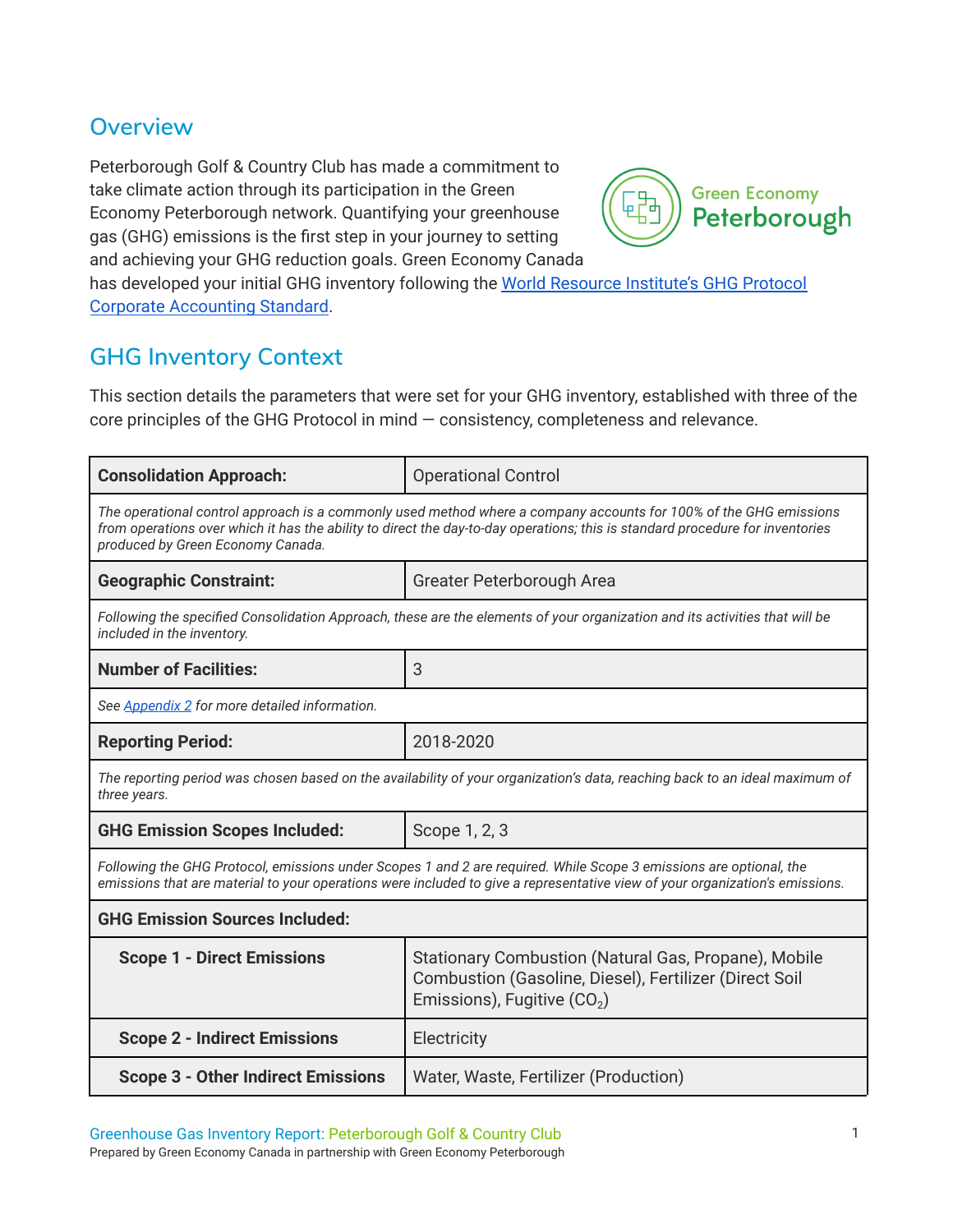## **Total GHG Emissions**

Using three years worth of historical data provided, your GHG emissions, measured in metric tonnes of carbon dioxide equivalent (tCO2e), are as follows:

#### **Table 1: Total GHG Emissions by Year**

|                         | $2018*$ | 2019   | 2020   |
|-------------------------|---------|--------|--------|
| Total Emissions (tCO2e) | 338.19  | 342.66 | 303.80 |

\*Recommended Base Year



## **Figure 1: Total GHG Emissions by Year**

Your organization's emissions are relatively steady throughout the reporting period, with a slight decrease in 2020 that is likely due to the impact of COVID-19 on your business activities.

## **Base Year Recommendation**

A base year is a reference point in the past to compare your future years' emissions against. Your base year will be the point in time from which you set a GHG reduction target. It should be a year for which the data is reliable, complete, and representative of your organization's 'business-as-usual' activities.

While it is ultimately up to you to decide, we recommend choosing **2018 as your base year**, which would set **your base year emissions at 338.19 tCO2e**.

In making your final decision, you should also consider whether there are any additional anomalies or business considerations not reflected here that would warrant a different base year selection.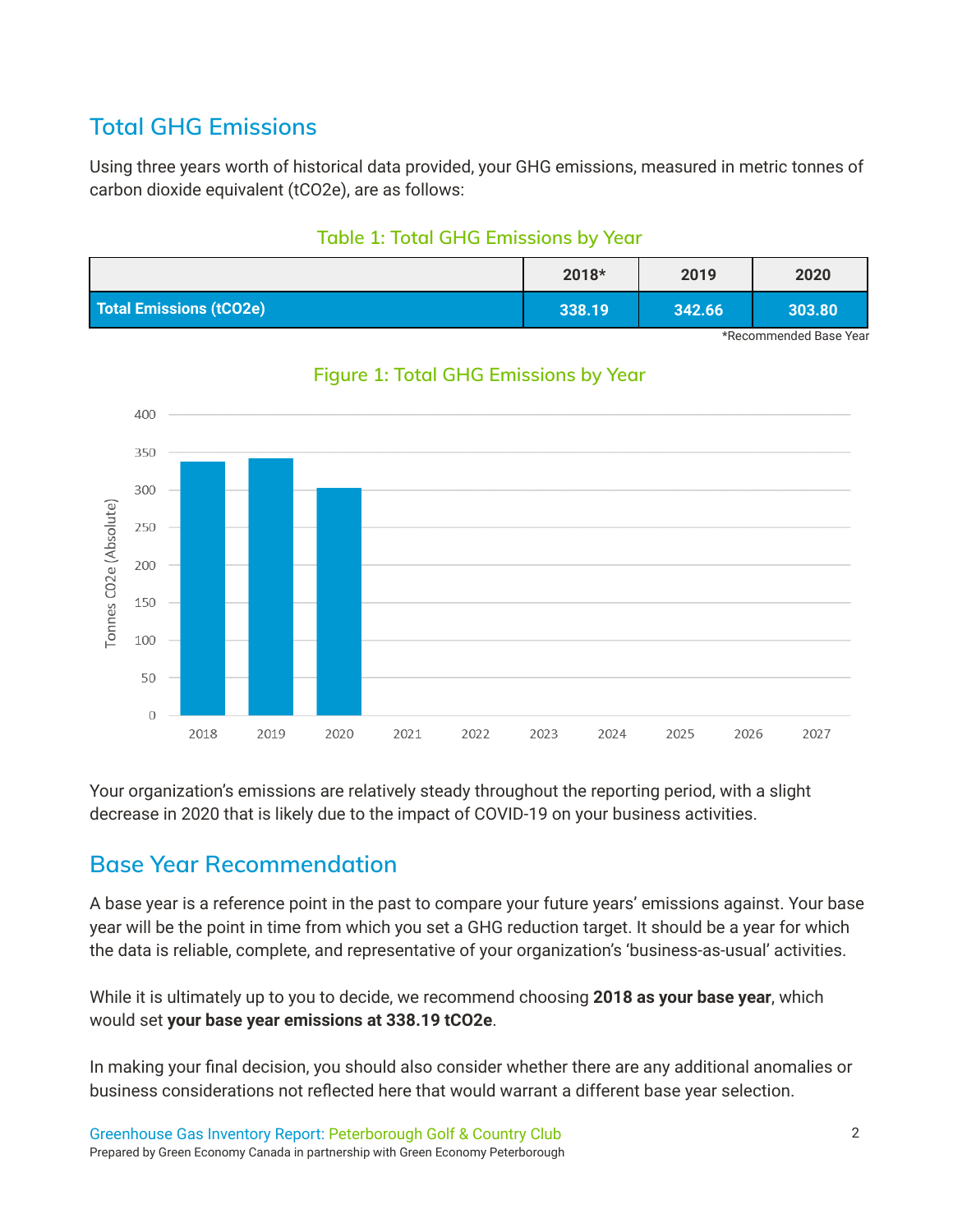## **GHG Emissions by Scope**

This graph presents your organization's GHG emissions data by scope and shows the trends of how each scope's emissions have grown or declined over time. The percentages in the following figure are relative to the total GHG emissions for the given year.



#### **Figure 2: GHG Emissions by Scope by Year**

Scope 1 - Direct Emissions, which originate from sources you own or have control over, make up the large majority of your organization's emission each year. Scope 2 - Indirect Emissions associated with purchased electricity and Scope 3 - Other Indirect Emissions from your value chain both have similarly small proportions.The next section provides a breakdown of how your emission sources have changed over the time period of data provided.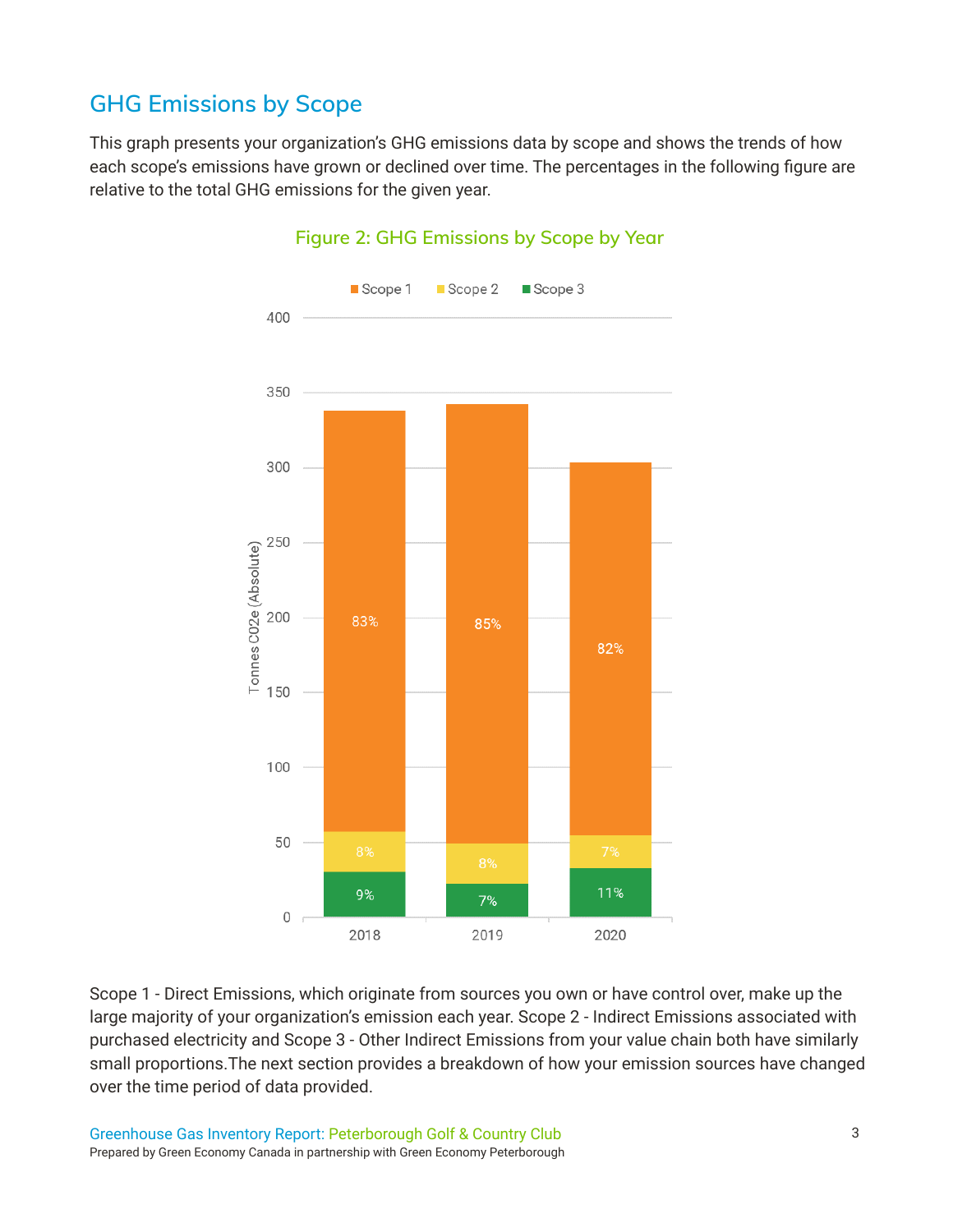## **GHG Emissions by Source**

The following table and figure provide a comparison of GHG emissions in the three most recent years for all emission sources across all scopes in tCO2e (see [Appendix](#page-12-1) 1 for GHG emission percentages by source).

|                                             | 2018   | 2019   | 2020   |
|---------------------------------------------|--------|--------|--------|
| <b>Scope 1 - Direct Emissions (tCO2e)</b>   | 280.68 | 292.74 | 248.45 |
| <b>Fuel - Natural Gas</b>                   | 237.46 | 247.70 | 212.69 |
| <b>Mobile - Diesel</b>                      | 25.95  | 25.90  | 19.43  |
| <b>Mobile - Gasoline</b>                    | 17.24  | 19.09  | 16.32  |
| <b>Fertilizer, Direct Soil Emissions</b>    | 0.03   | 0.05   | 0.01   |
| <b>Fugitive - CO2</b>                       | 0.14   | 0.14   | 0.14   |
| <b>Fuel - Propane</b>                       | 0.03   | 0.03   | 0.03   |
| <b>Scope 2 - Indirect Emissions (tCO2e)</b> | 26.81  | 27.04  | 22.18  |
| <b>Electricity</b>                          | 26.81  | 27.04  | 22.18  |
| Scope 3 - Other Indirect Emissions (tCO2e)  | 30.53  | 22.72  | 33.01  |
| <b>Water</b>                                | 0.11   | 0.09   | 0.06   |
| <b>Fertilizer, Production</b>               | 3.85   | 5.12   | 1.69   |
| <b>Waste - Mixed Recyclables - Recycled</b> | 0.09   | 2.23   | 0.70   |
| <b>Waste - Mixed Trash - Landfilled</b>     | 24.95  | 12.78  | 27.03  |
| <b>Waste - Mixed Paper - Recycled</b>       | 1.54   | 2.50   | 3.53   |
| <b>Total Emissions (tCO2e)</b>              | 338.03 | 342.50 | 303.64 |

#### **Table 2: GHG Emissions by Source by Year**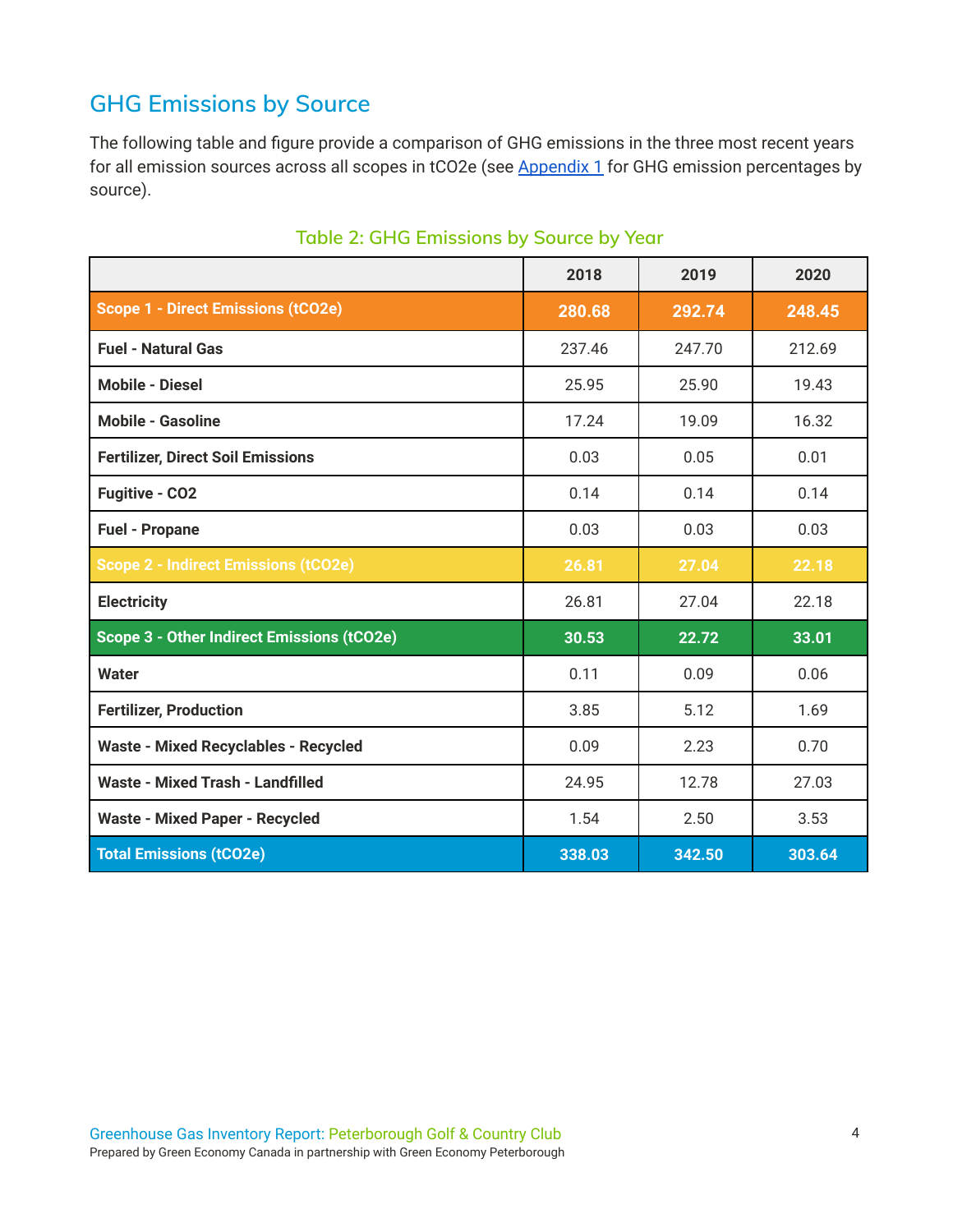#### **Figure 3: GHG Emissions by Source by Year**



#### $2018$  2019 2020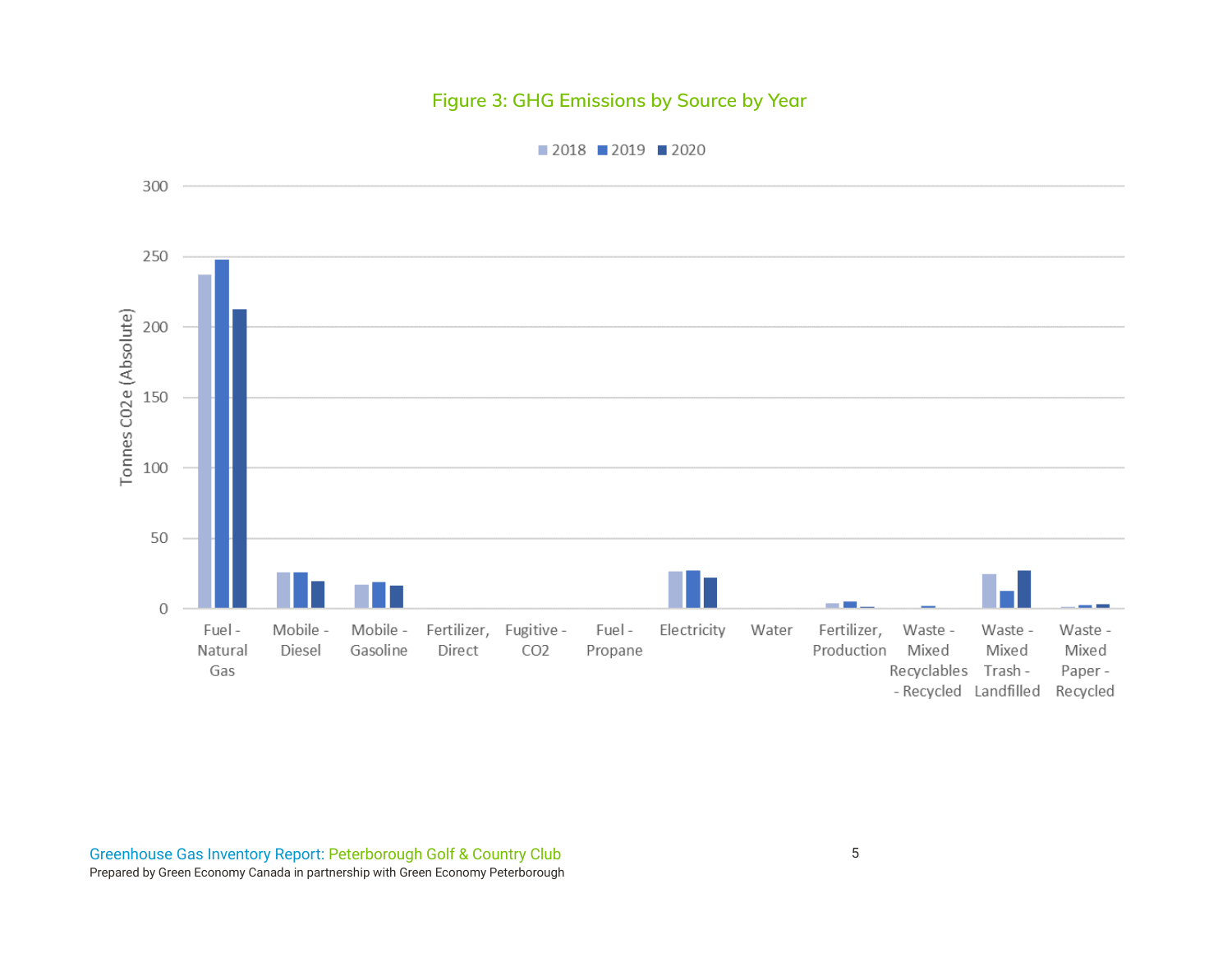## **Key Reduction Opportunities: Largest to Smallest Emission Sources**

In this section, we have listed your emissions sources from largest to smallest based on 2020 data, provided some details about each source, and presented potential emission reduction strategies.

#### 1. **Natural Gas: 70% of Total Emissions**

These emissions mainly result from the combustion of natural gas in the HVAC systems that provide space and water heating for your buildings, primarily the Clubhouse.

**Reduction Strategies**: Ideas are presented in the Trends in Natural Gas [Consumption.](#page-10-0)

#### 2. **Waste - Mixed MSW (Municipal Solid Waste) - Landfilled: 9% of Total Emissions**

These emissions are the result of landfilling the waste. Landfilling emissions include transport to landfill, equipment used at the landfill, and emissions caused by the breakdown of waste.

**Reduction Strategies**: Behavioural initiatives to decrease waste generation and increase recycling rates, as well as introducing composting service to divert organic waste from the landfill. Additionally, you can reduce food and product packaging at the source through vendor contracts or couple the composting service with compostable packaging where packaging requirements are still needed.

#### 3. **Electricity: 7% of Total Emissions**

Your organization's GHG emissions from electricity are related to the generation assets that power Ontario's grid. Ontario's generation capacity is relatively low-carbon with 74% of generation coming from low-carbon sources like nuclear, hydroelectric, and renewables and the remaining 26% from natural gas and oil. To reduce emissions from activities that use electricity, the focus should be placed on reducing use/consumption and then improving energy efficiency.

**Reduction Strategies**: Ideas are presented in the Trends in Electricity Consumption section. Additionally, purchasing renewable energy credits (RECs), which allows you to support renewable energy projects and claim the carbon reduction.

#### 4. **Mobile - Diesel: 6% of Total Emissions**

The emissions are derived from the mobile combustion of diesel fuel in your fleet of Kubota equipment, tractors, and greens equipment

**Reduction Strategies**: Reducing/optimizing equipment use, eliminating unnecessary idling, and choosing a more fuel-efficient or alternative fuel-powered model when the vehicles need replacement.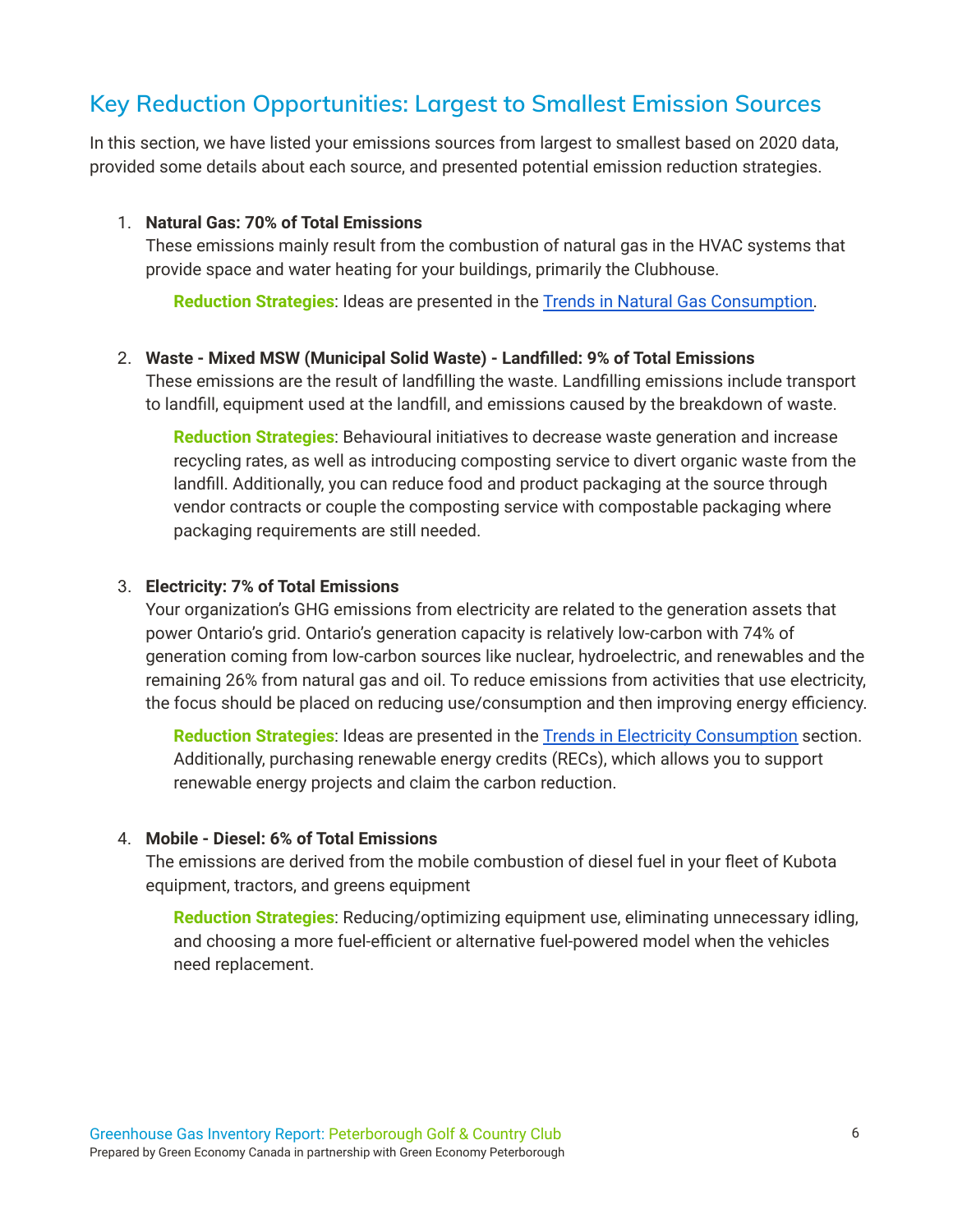#### 5. **Mobile - Gasoline: 5% of Total Emissions**

The emissions are derived from the mobile combustion of gasoline fuel in your fleet of gas-powered golf carts and equipment.

**Reduction Strategies**: Reducing/optimizing equipment use, eliminating unnecessary idling, choosing more fuel-efficient or electric models when the vehicles need replacement.

#### 6. **Waste - Mixed Paper - Recycling: 1% of Total Emissions**

These emissions account for the paper sent for local recycling. Emissions under this category result from transport to recycling facilities and sorting of recycled materials.

**Reduction Strategies**: Switching to electronic recordkeeping and encouraging employees to use less paper in your office.

#### 7. **Fertilizer, Production: 0.6% of Total Emissions**

This accounts for the upstream greenhouse gas emissions for synthetic fertilizer production. This is not a key reduction opportunity, but we have still included some strategies below.

**Reduction Strategies**: Consider advanced turf management practices like controlled-release fertilizers and strategic fertilizer application timing.

#### 8. **Waste - Mixed Recyclables - Recycled: 0.2% of Total Emissions**

These emissions account for the mixed recyclables sent for local recycling. Emissions under this category result from transport to recycling facilities and sorting of recycled materials.

**Reduction Strategies**: Reducing waste that is destined for this stream can decrease emissions in this category. However, your organization can achieve greater overall emissions reductions by diverting waste destined for the landfill to the recycling stream.

#### 9. **Fugitive - CO2: 0.04% of Total Emissions**

These direct carbon dioxide emissions are from the  $CO<sub>2</sub>$  purchased for beverages in the Clubhouse. This is not a key reduction opportunity.

#### 10. **Water: 0.02% of Total Emissions**

These emissions are associated with the delivery and treatment of the water consumed in your facilities. This is not a key reduction opportunity, but we have included some strategies below.

**Reduction Strategies**: Reducing water consumption in buildings can be achieved by installing low-flow aerators and encouraging more conscious use of water. Some measures for reducing water usage on your grounds are presented [here](https://www.usga.org/course-care/water-resource-center/how-can-courses-minimize-water.html).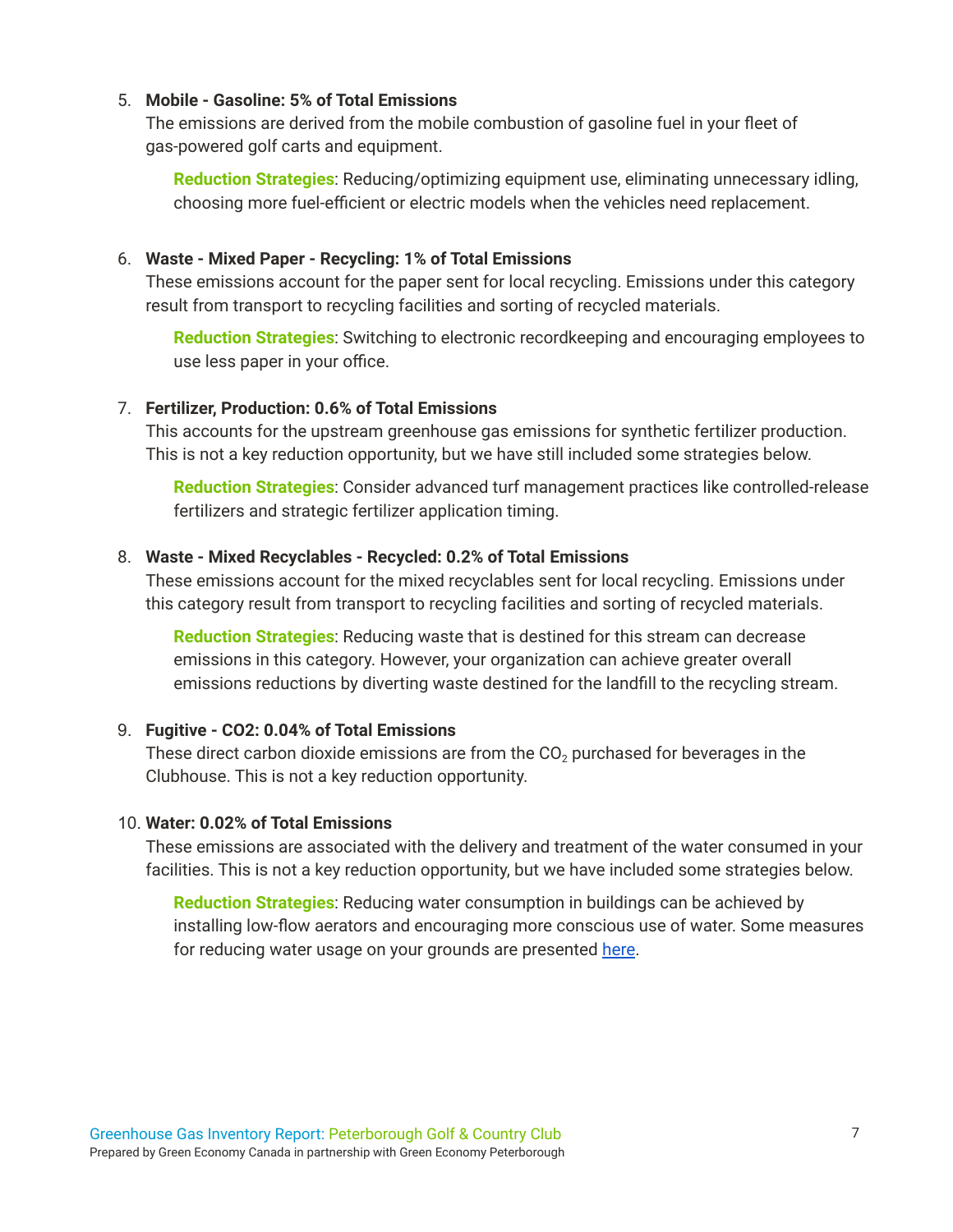#### 11. **Fuel - Propane: 0.01% of Total Emissions**

This category of emissions results from the combustion of propane. This is not a key reduction opportunity.

#### 12. **Fertilizer, Direct Soil Emissions: 0.004% of Total Emissions**

This accounts for the nitrous oxide ( $N_2O$ , a powerful GHG) emissions that are released from nitrogen fertilizers in the soil.This is not a key reduction opportunity, but strategies outlined for *Fertilizer, Production* above are relevant for this source as well.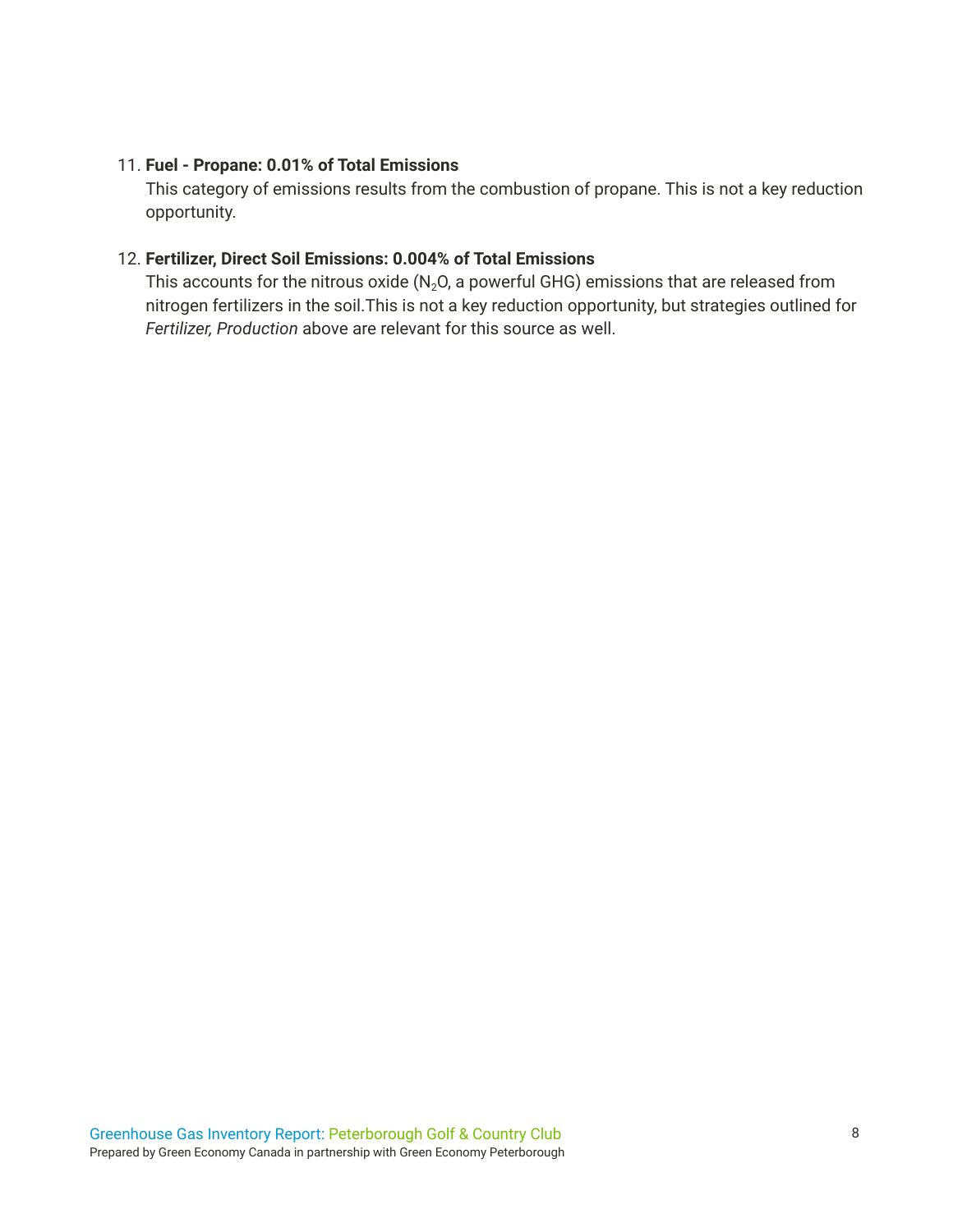## **Trends in Electricity Consumption**

The following figure offers insight into the relationship between electricity consumption and weather trends. This can help identify opportunities for reducing electricity consumption in facilities.



**Figure 4: Total Electricity Consumption and Cooling Demand (2019)**

Electricity usage in institutional and commercial facilities is typically related to cooling, lighting, electronics and appliances. The weather has an impact on our electricity consumption for cooling as we typically use more energy on hotter days when the demand for cooling is greater. The electricity consumption for other purposes like lighting, electronics, and appliances is not directly impacted by the weather and is instead connected to staff usage patterns.

When we analyze the electricity consumption throughout the year against with weather trends  $$ represented by the CDD<sup>1</sup> (cooling degree day) line  $-$  we see a correlation in the summer months, another peak in the winter months, and significant baseline consumption across the entire year. **This suggests your electricity consumption is a mix of both weather and non-weather dependent purposes. It is worth exploring all measures that can reduce electricity consumption.**

In terms of space cooling measures, energy efficiency/conservation measures such as regular equipment tune-ups or thermostat resets can be implemented. HVAC equipment can also be upgraded to more efficient models at the time of replacement. In terms of lighting, electronics, and appliances, energy efficiency/conservation measures such as lighting retrofits, using energy-saver modes on electronics, buying energy-efficient appliances, and changing behaviours can be implemented. For pumps, consider reducing runtime with timers or optimizing pumping with variable frequency drives.

<sup>1</sup> Cooling degree days (CDDs) are measures designed to quantify the demand for energy needed to cool buildings. They are the number of degrees that a day's average temperature is above 18°C.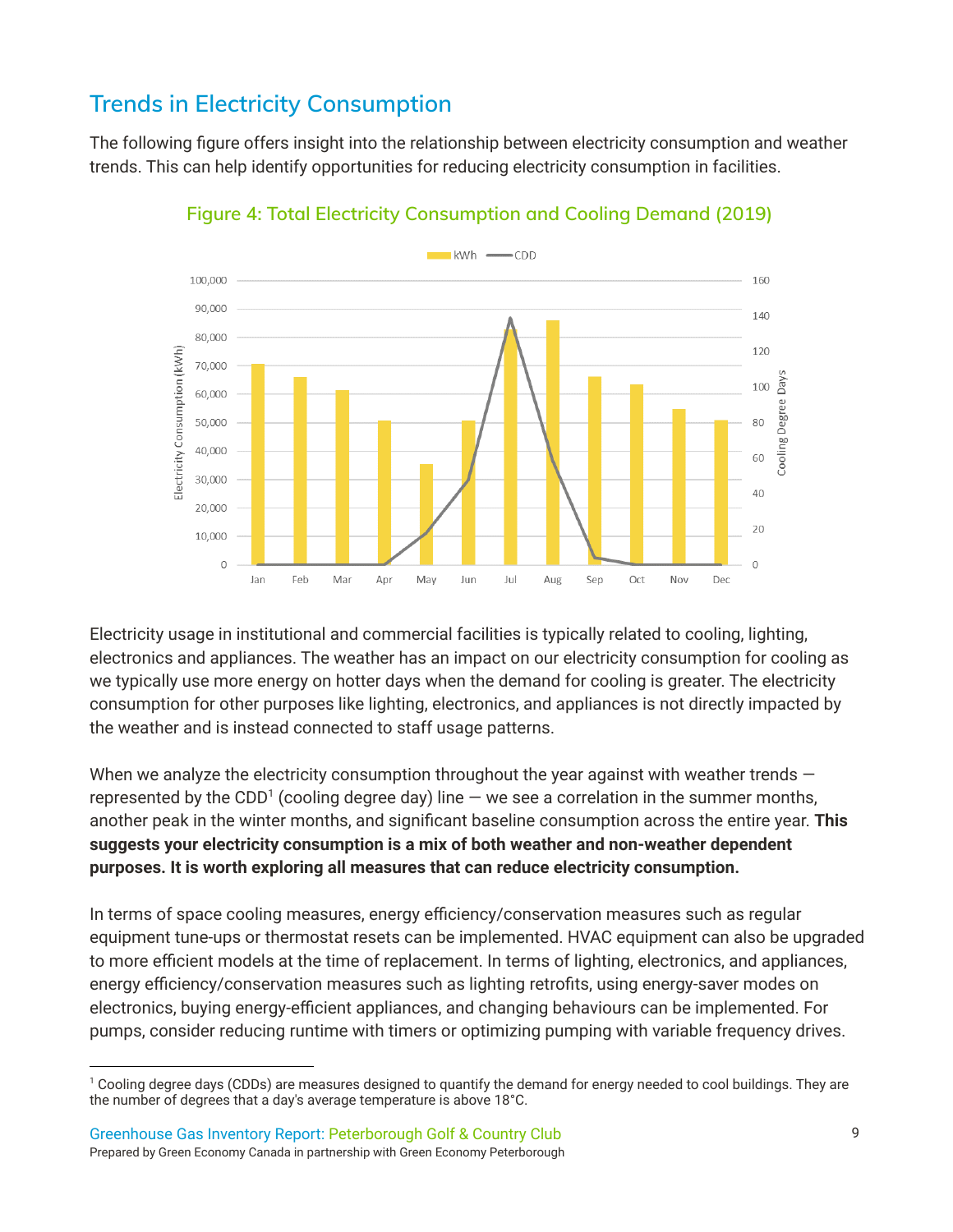## <span id="page-10-0"></span>**Trends in Natural Gas Consumption**

The following figure offers insight into the relationship between natural gas consumption and weather trends. This can help identify opportunities for reducing natural gas consumption in facilities.



**Figure 5: Total Natural Gas Consumption and Heating Demand (2019)**

Natural gas usage in institutional and commercial buildings is typically related to space heating, domestic hot water (DHW), and other operational processes. Space heating demand fluctuates throughout the year, depending on the weather, while the consumption for DHW and other operational processes is not typically correlated to the weather and more dependent on occupancy or productivity.

When we analyze your total natural gas consumption throughout the year against with weather trends  $-$  represented by the HDD<sup>2</sup> (heating degree day) line  $-$  we see a very strong correlation. **This suggests that most of the natural gas consumption is for weather-dependent purposes such as space heating.**

Accordingly, HVAC equipment that provides space heating — like furnaces, boilers, rooftop units, and make-up air units — should be prioritized for energy efficiency/conservation measures such as regular tune-ups, installing smart thermostats, and upgrading to more efficient models at the time of replacement. Additional no-cost/low-cost measures include weather stripping and window sealing to reduce drafts and air leakage. Given natural gas is your largest source of emissions, actions in this area can make a significant impact in reducing your organization's overall emissions.

<sup>&</sup>lt;sup>2</sup> Heating degree days (HDDs) are measures designed to quantify the demand for energy needed to heat buildings. They are the number of degrees that a day's average temperature is below 18°C.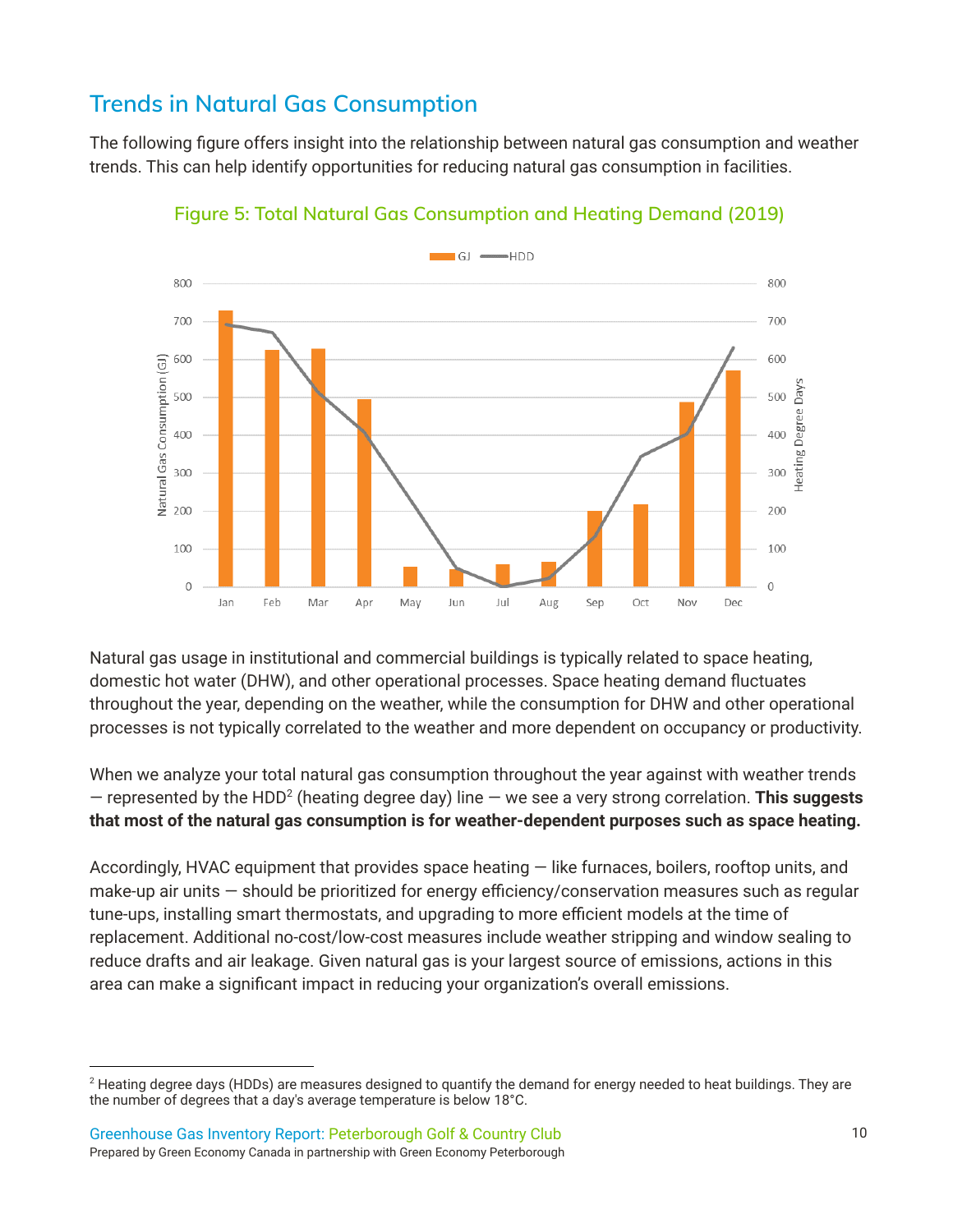## **Building Performance**

The following figure shows the energy intensity for each of your facilities over time. Energy intensity is a measure of energy consumption  $-$  both natural gas and electricity  $-$  of a facility per unit of area. This allows a more equitable comparison of facilities of different sizes to help inform decisions on which facilities should be prioritized for energy reduction initiatives. Generally, a lower energy intensity indicates a more sustainable building.



**Figure 6: Multi-Year Energy Intensity by Facility**

Since your facilities serve very different purposes, comparing them against one another is not particularly useful. Notably in the Pumphouse, the pumps are significant users of electricity while the Pumphouse is a small building, which is why the energy intensity is so high. However, looking at the trends at each facility, the decrease in 2020 that is likely from COVID-19 as previously mentioned is seen at all three facilities. Consider if any of the changes made in response to the pandemic that have influenced energy usage can be maintained to continue benefiting from the emission reductions.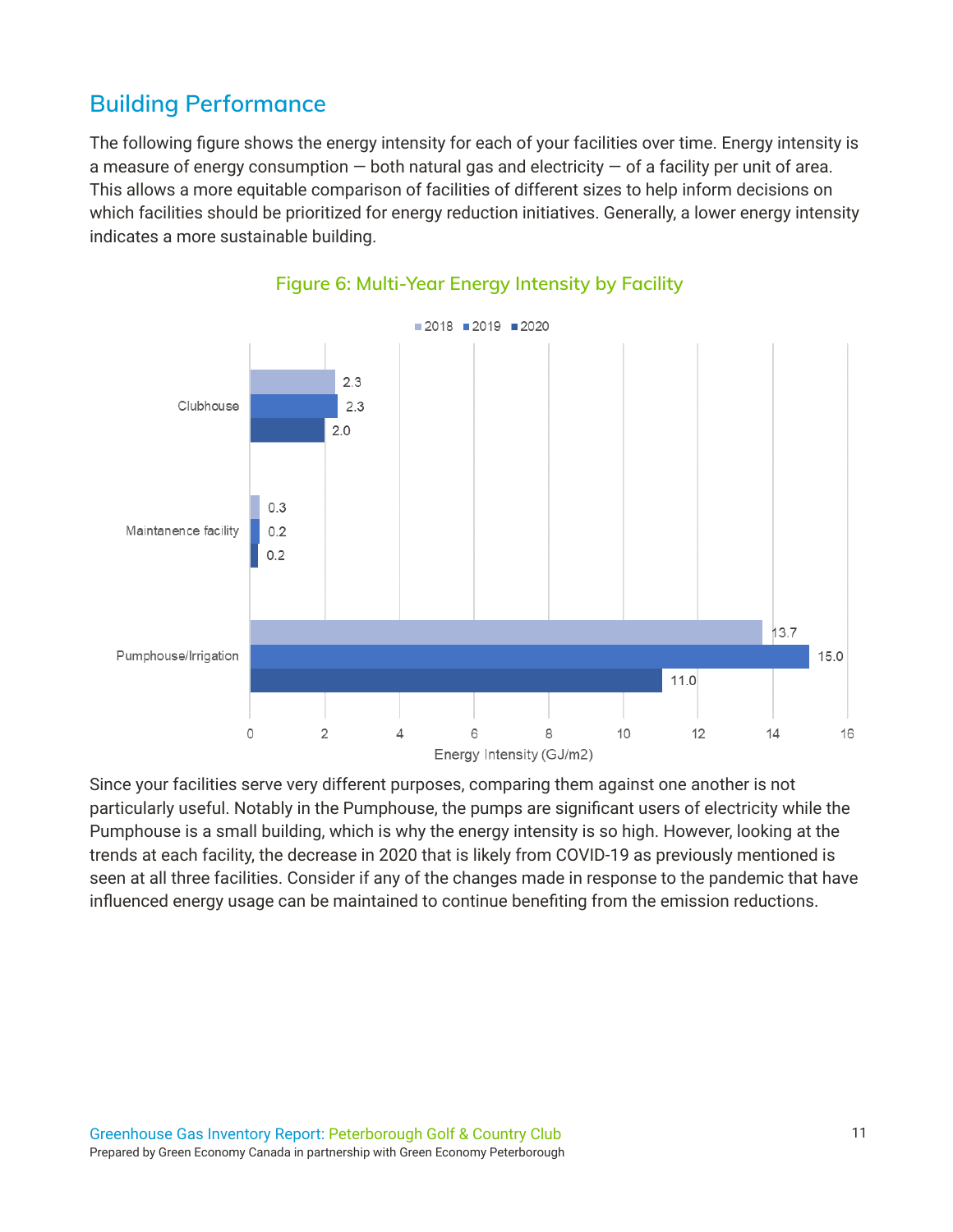## **Appendices**

|  | Appendix 1: Percentage of GHG Emissions by Source by Year |  |  |  |  |
|--|-----------------------------------------------------------|--|--|--|--|
|  |                                                           |  |  |  |  |

<span id="page-12-1"></span>

|                                             | 2018   | 2019   | 2020   |
|---------------------------------------------|--------|--------|--------|
| <b>Scope 1 - Direct Emissions</b>           | 83.0%  | 85.5%  | 81.8%  |
| <b>Fuel - Natural Gas</b>                   | 70.2%  | 72.3%  | 70.0%  |
| <b>Mobile - Diesel</b>                      | 7.7%   | 7.6%   | 6.4%   |
| <b>Mobile - Gasoline</b>                    | 5.1%   | 5.6%   | 5.4%   |
| <b>Fertilizer, Direct Soil Emissions</b>    | 0.01%  | 0.01%  | 0.004% |
| <b>Fugitive - CO2</b>                       | 0.04%  | 0.04%  | 0.04%  |
| <b>Fuel - Propane</b>                       | 0.01%  | 0.01%  | 0.01%  |
| <b>Scope 2 - Indirect Emissions</b>         | 7.9%   | 7.9%   | 7.3%   |
| <b>Electricity</b>                          | 7.9%   | 7.9%   | 7.3%   |
| <b>Scope 3 - Other Indirect Emissions</b>   | 9.0%   | 6.6%   | 10.9%  |
| <b>Water</b>                                | 0.03%  | 0.03%  | 0.02%  |
| <b>Fertilizer, Production</b>               | 1.1%   | 1.5%   | 0.6%   |
| <b>Waste - Mixed Recyclables - Recycled</b> | 0.03%  | 0.7%   | 0.2%   |
| <b>Waste - Mixed Trash - Landfilled</b>     | 7.4%   | 3.7%   | 8.9%   |
| <b>Waste - Mixed Paper - Recycled</b>       | 0.5%   | 0.7%   | 1.2%   |
| <b>Total Emissions</b>                      | 100.0% | 100.0% | 100.0% |

### **Appendix 2: Facilities List**

<span id="page-12-0"></span>

| <b>Facility Label</b> | <b>Name</b>          | <b>Total Building</b><br>Area (m2) | <b>Total Occupied</b><br>Area (m2) |
|-----------------------|----------------------|------------------------------------|------------------------------------|
| Facility 1            | Clubhouse            | 3,334                              | 3,334                              |
| Facility 2            | Maintenance facility | 372                                | 372                                |
| Facility 3            | Pumphouse/Irrigation | 14                                 | 14                                 |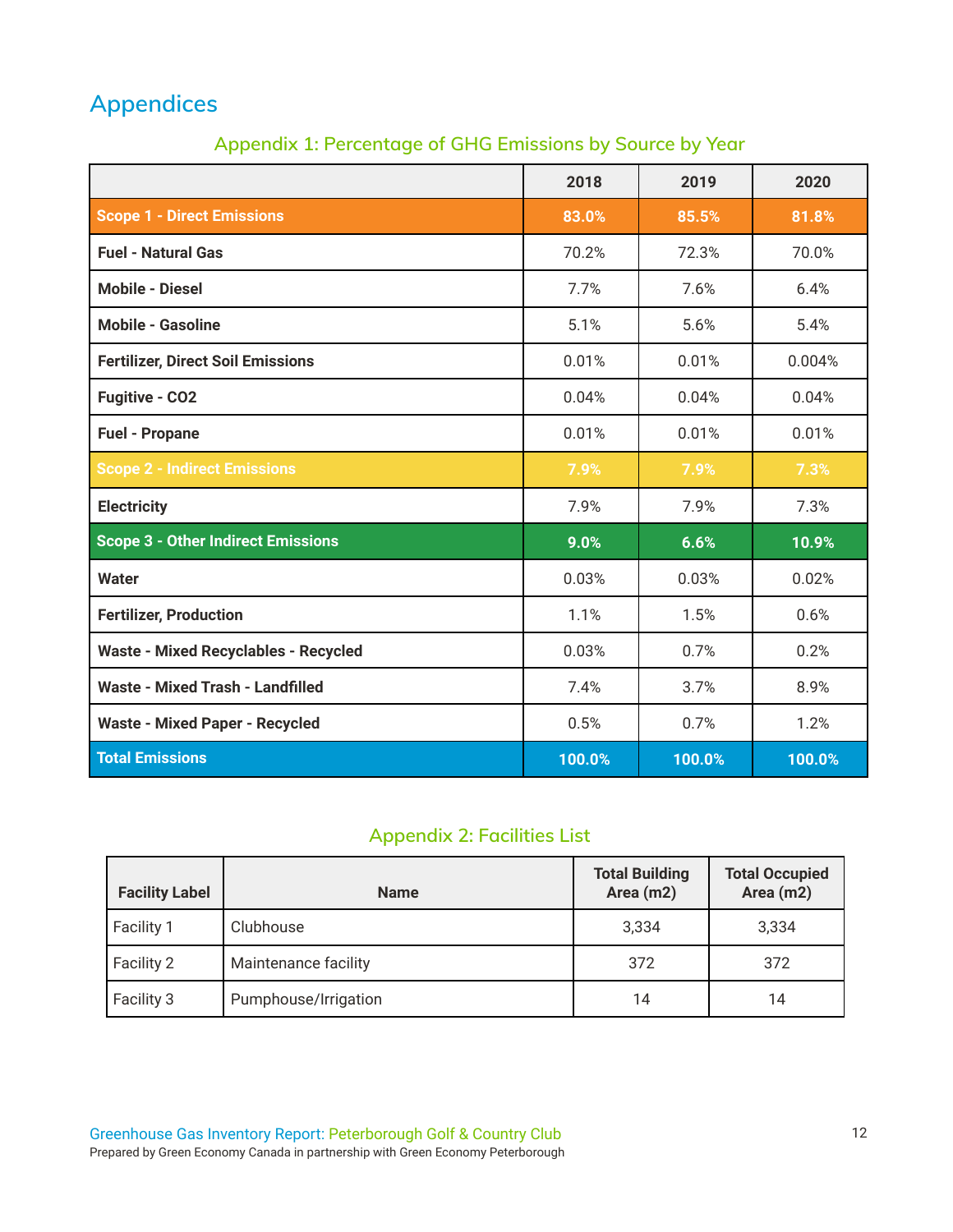|             | <b>Natural Gas (GJ)</b>  |                          |       | <b>Electricity (kWh)</b> |         |         |
|-------------|--------------------------|--------------------------|-------|--------------------------|---------|---------|
| <b>Name</b> | 2018                     | 2019                     | 2020  | 2018                     | 2019    | 2020    |
| Facility 1  | 4,592                    | 4,797                    | 4,112 | 835,058                  | 837,820 | 692,752 |
| Facility 2  | 74                       | 70                       | 67    | 5,931                    | 5,983   | 4,155   |
| Facility 3  | $\overline{\phantom{a}}$ | $\overline{\phantom{a}}$ |       | 53,429                   | 58,235  | 42,963  |

#### **Appendix 3: Facilities Energy Details**

#### **Appendix 4: Scope 2 Electricity Details**

Your Scope 2 emissions reflected in the report were calculated using the **market-based method**. The market-based method considers average emission factors for the electricity grids that provide your electricity and takes into account your renewable energy credit (REC) purchases (if applicable). The location-based method does not include REC purchases.

|                                      | 2018  | 2019  | 2020  |
|--------------------------------------|-------|-------|-------|
| <b>Scope 2 Electricity Emissions</b> |       |       |       |
| Location-Based Method (tCO2e)        | 26.81 | 27.04 | 22.18 |
| Market-Based Method (tCO2e)          | 26.81 | 27.04 | 22.18 |
| <b>REC Details</b>                   |       |       |       |
| <b>RECs Purchased (MWh)</b>          |       |       |       |
| REC Carbon Reduction (tCO2e)         |       |       |       |